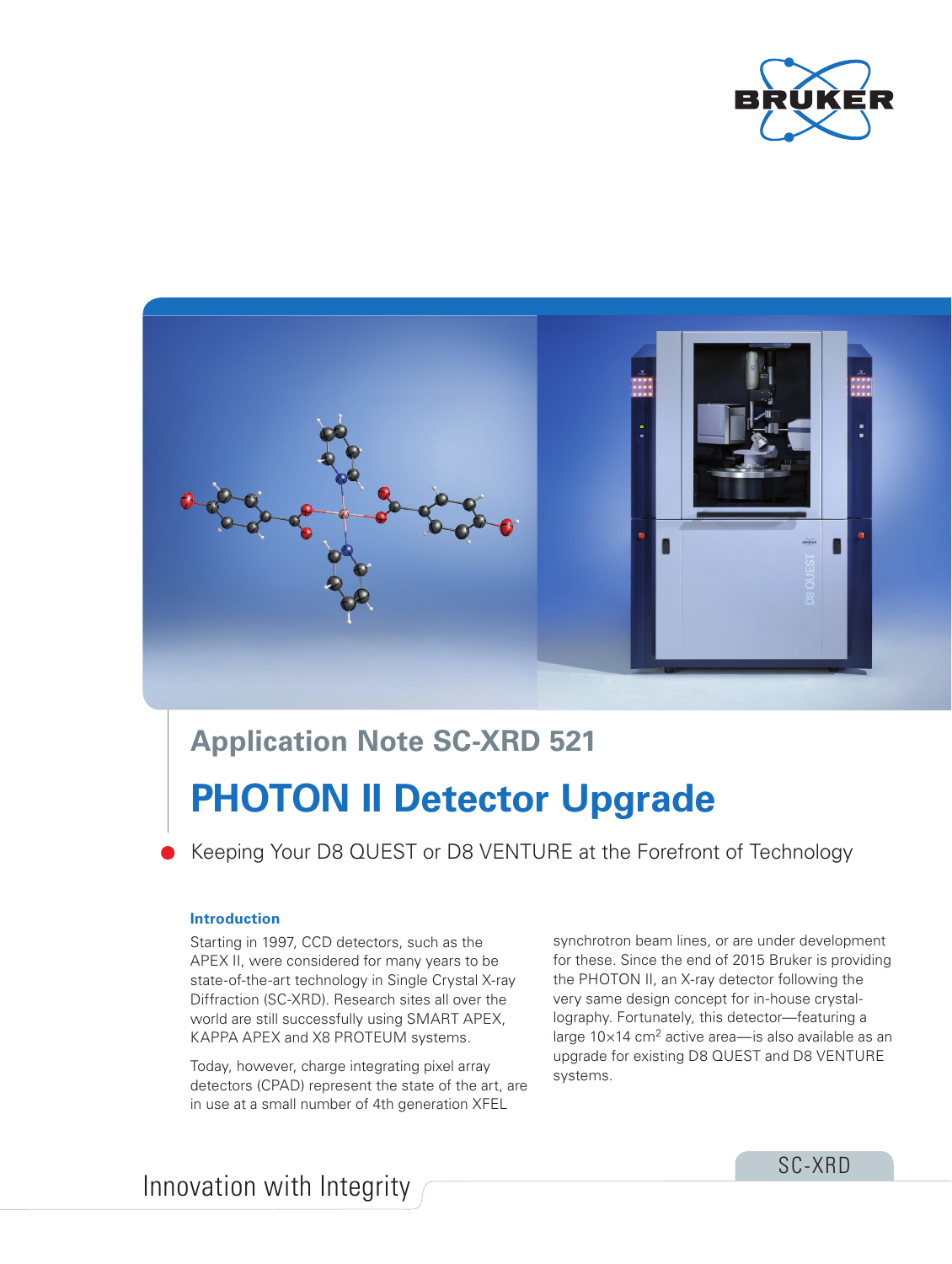#### **One-to-one comparison data sets**

This application note presents a series of comparisons obtained on D8 QUEST and D8 VENTURE systems, each equipped with a PHOTON II detector and an IµS 3.0 microfocus source, and relates these data sets to data sets from the same systems equipped with a PHOTON 100 detector. Test crystals representing typical samples in service crystallography were chosen to demonstrate the superior performance of the PHOTON II in terms of spatial resolution, data collection speed and data quality. All data sets were processed with the Bruker APEX3 software suite which is included with all D8 QUEST and D8 VENTURE systems.



Figure 1: Crystal structure of D-Threonine,  $C_4H_9NO_3$ .

## D-Threonine, C<sub>4</sub>H<sub>9</sub>NO<sub>3</sub>

Data from a relatively small threonine crystal  $(0.14 \times 0.12 \times 0.11 \text{ mm}^3)$  was acquired using copper (Cu-)Kα radiation at a temperature of 100 K. In order to compare detector active areas, the shortest strategy possible was calculated for both setups giving 100% complete data up to 0.84 Å. Exposure times of 4 s for low 2theta angles and 20 s for high 2theta angles were chosen together with a frame width of 2° to give an equal number of frames for both detectors. In total, 963 independent reflections were collected on 786 frames.

Due to the PHOTON II's 40% larger active detector area, in general fewer 2theta runs are necessary to obtain complete data, reducing the total experiment time in this case by almost 10%. Another direct consequence of the bigger PHOTON II is significantly higher data multiplicity (redundancy).

Furthermore, the distinctly improved *R1* and *wR2* values already reflect the superior data quality of the PHOTON II compared to the PHOTON 100. This all goes along with an improved Flack parameter, allowing the assignment of the absolute structure with highest confidence. Note that D-Threonine is an all-light-atom compound with period 2 elements only. The new CPAD detector generation routinely allows absolute structure determination of these compound types, a challenge for older systems for many years.

|                         | <b>PHOTON 100</b> | <b>PHOTON II</b> |
|-------------------------|-------------------|------------------|
| Total time [min]        | 208               | 190              |
| Exposure/frame          | $4/20$ s          | $4/20$ s         |
| Frame width [°]         | $\mathcal{P}$     | $\mathfrak{D}$   |
| No of frames            | 786               | 786              |
| Redundancy              | 4.9               | 5.7              |
| $\sqrt{a}$              | 37.9              | 54.7             |
| $R_{int}$ [%]           | 3.3               | 2.6              |
| $R11\%$                 | 2.6               | 2.3              |
| wR2 [%]                 | 6.6               | 6.3              |
| Flack                   | $-0.13(1)$        | $-0.05(8)$       |
| Residual density [eÅ-3] | $0.1/-0.1$        | $0.1/-0.1$       |

Table 1: Data collection and refinement parameters of D-Threonine.

#### **Cu Complex**

Data of the metal organic Cu complex  $[C_{\text{u}}(C_{\text{g}}H_{\text{g}}N)]_2$  $(C_7H_6O_3)_2$ ] (0.19  $\times$  0.11  $\times$  0.08 mm<sup>3</sup>) were acquired using Cu-Kα radiation at 300 K. From both detector setups—a system equipped with a PHOTON 100 and another system equipped with a PHOTON II—fast scan measurements were used to determine an optimized data collection strategy leading to 100% data completeness up to a resolution of 0.84 Å. The superior sensitivity of the PHOTON II allowed for the collection of high quality data at high 2theta even with half of the exposure, reducing the total experiment time by more than 40%. As before, the larger active area of the PHOTON II inherently leads to higher data multiplicity.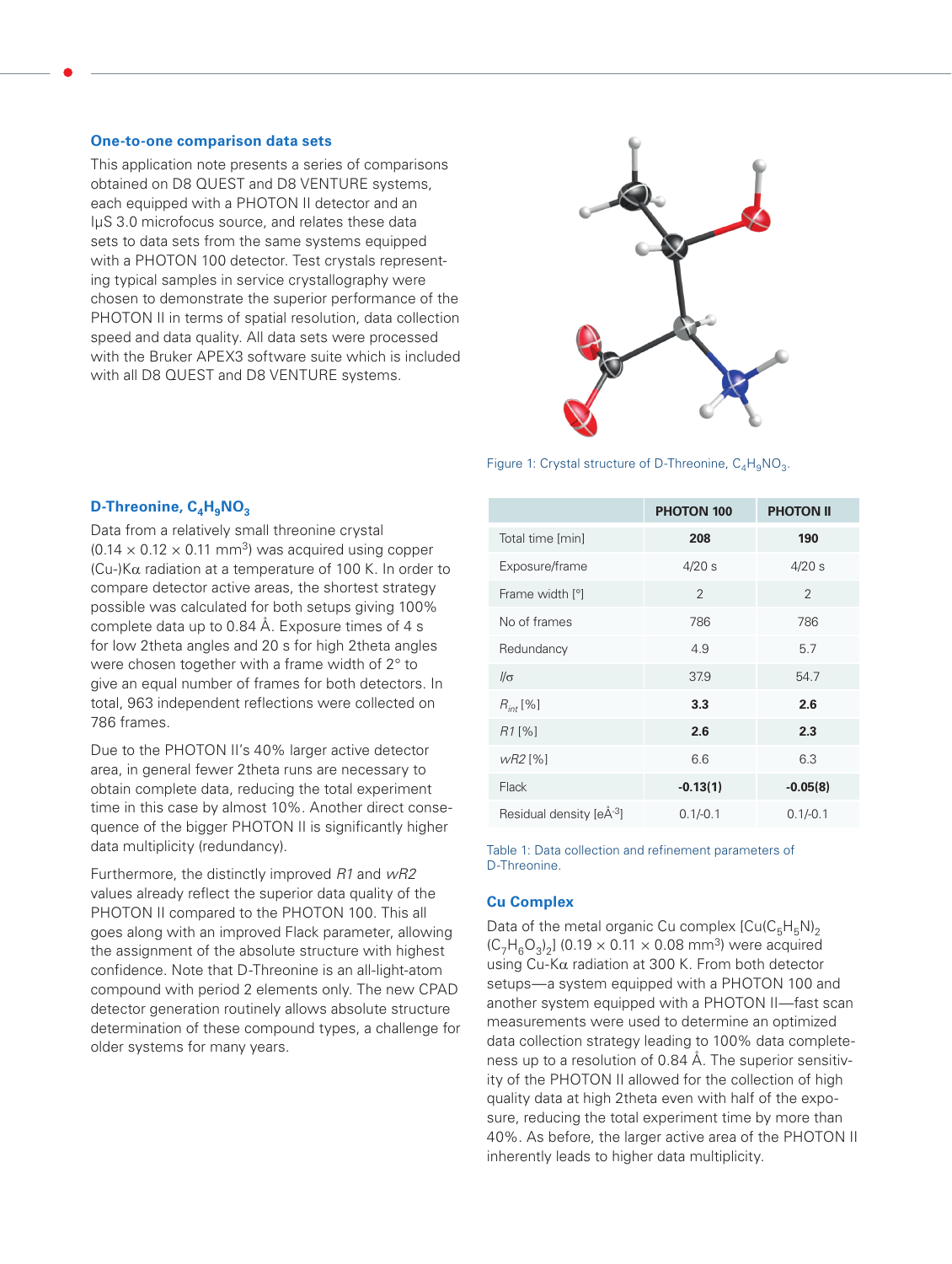## **Double your productivity: Same quality data in half of the time**

As shown in Table 2, both data sets, collected with the PHOTON 100 and the PHOTON II, respectively, result in almost identical quality factors (*R*-values) for the crystallographic model. The significant difference between the two data sets is the exposure time, reduced by as much as 50% for the PHOTON II data set, highlighting the high detection speed, accuracy and sensitivity of this detector. The example nicely demonstrates the gain in time for a given sample or, as the flip side of the coin, the possibility to measure weaker samples on a D8 QUEST or D8 VENTURE system equipped with the new PHOTON II detector.



Figure 2: Crystal structure of  $Cu(C_5H_5N)_2(C_7H_6O_3)_2$ .

## Paracetamol, C<sub>8</sub>H<sub>10</sub>NO<sub>2</sub>

To test the PHOTON II's performance with hard radiation, data of a small, weakly diffracting paracetamol crystal  $[C_8H_{10}NO_2](0.03 \times 0.05 \times 0.05$  mm<sup>3</sup>) were acquired using molybdenum (Mo)  $K\alpha$  radiation at 100 K. Based on fast scan measurements, similar data acquisition strategies were calculated using equal detector distances, with the objective for 100% data completeness up to 0.83 Å, same data collection time, frame width, exposure time per frame and equal multiplicity for both data sets (Table 3). Applying the constraint of equal multiplicity, the advantages of a bigger detector are deliberately eliminated, allowing a direct comparison of the detection accuracies. This direct comparison of data quality (Table 3) impressively demonstrates the superior performance of the PHOTON II: 50% increase of *I/*σ*(I)* as well as significant improvement of the residual values *Rint*, *R1* and *wR2*.



Figure 3: Crystal structure of paracetamol,  $C_8H_{10}NO_2$ .

|                         | <b>PHOTON 100</b> | <b>PHOTON II</b> |
|-------------------------|-------------------|------------------|
| Total time [min]        | 135               | 80               |
| Exposure/frame          | 8/2s              | $4/2$ s          |
| Frame width [°]         | $2^{\circ}$       | $2^{\circ}$      |
| No of frames            | 1212              | 1236             |
| Redundancy              | 7.2               | 8.8              |
| $\sqrt{a}$              | 40.0              | 45.0             |
| $R_{int}$ [%]           | 3.1               | 2.9              |
| R1[%]                   | 2.9               | 2.8              |
| $wR2$ [%]               | 7.7               | 7.9              |
| Residual density [eÅ-3] | $0.3/-0.3$        | $0.3/-0.3$       |

Table 2: Data collection and refinement parameters of  $Cu(C_{5}H_{5}N)_{2}(C_{7}H_{6}O_{3})_{2}.$ 

|                         | <b>PHOTON 100</b> | <b>PHOTON II</b> |
|-------------------------|-------------------|------------------|
| Total time [h]          | 5                 | 5                |
| Exposure/frame          | 35 <sub>s</sub>   | 35 <sub>s</sub>  |
| Frame width [°]         | $0.5^\circ$       | $0.5^\circ$      |
| No of frames            | 517               | 517              |
| Redundancy              | 4.7               | 4.8              |
| $1/\sigma(1)$           | 22.0              | 34.1             |
| $R_{int}$ [%]           | 4.2               | 2.5              |
| R1[%]                   | 4.0               | 3.2              |
| $wR2$ [%]               | 9.9%              | 7.8%             |
| Residual density [eÅ-3] | $0.2/-0.3$        | $0.2/-0.2$       |

Table 3: Data collection and refinement parameters of paracetamol.